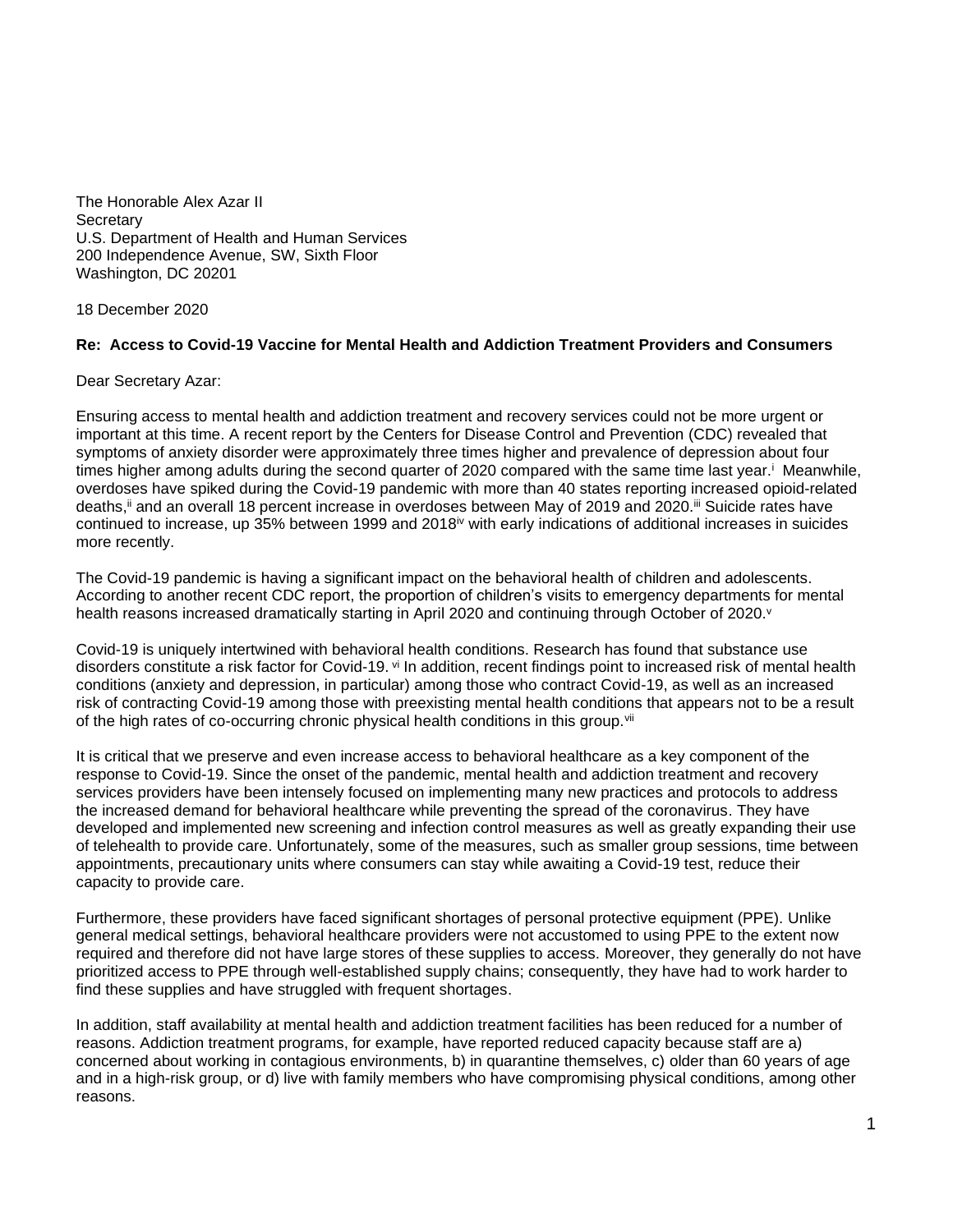**To improve access to care, we urge you to direct the CDC to issue guidance advising states to include mental health and addiction treatment providers, including behavioral healthcare practitioners and staff designated as critical essential workers by the Department of Homeland Security, and recovery support providers as well as patients in inpatient psychiatric and residential treatment and community-based treatment settings among their prioritized groups for receiving the Covid-19 vaccines.** 

Addiction Professionals of North Carolina American Association for Marriage and Family Therapy American Association for Psychoanalysis in Clinical Social Work American Association of Child and Adolescent Psychiatry American Psychiatric Association American Psychological Association American Society of Addiction Medicine Anxiety and Depression Association of America Association for Behavioral Health and Wellness Behavioral Health Association of Providers California Consortium of Addiction Programs & Professionals Center for Law and Social Policy **Centerstone** Central City Concern Children and Adults with Attention-Deficit/Hyperactivity Disorder College of Psychiatric and Neurologic Pharmacists Connecticut Certification Board, Inc. Council on Alcoholism & Drug Abuse of Northwest Louisiana Depression and Bipolar Support Alliance Eating Disorders Coalition Faces and Voices of Recovery Global Alliance for Behavioral Health and Social Justice HIV Alliance International Certification & Reciprocity Consortium (IC&RC) International OCD Foundation Live4Lali Maternal Mental Health Leadership Alliance Mental Health America NAADAC, the Association for Addiction Professionals National Alliance to Advance Adolescent Health National Association for Behavioral Healthcare National Association for Children's Behavioral Health National Association for Rural Mental Health National Association of Addiction Treatment Providers National Association of Clinical Nurse Specialists National Association of County Behavioral Health & Developmental Disability Directors National Association of Social Workers National Association of State Mental Health Program Directors National Council for Behavioral Health National Federation of Families National Register of Health Service Psychologists Postpartum Support International Psychotherapy Action Network Advocacy Residential Eating Disorders Consortium